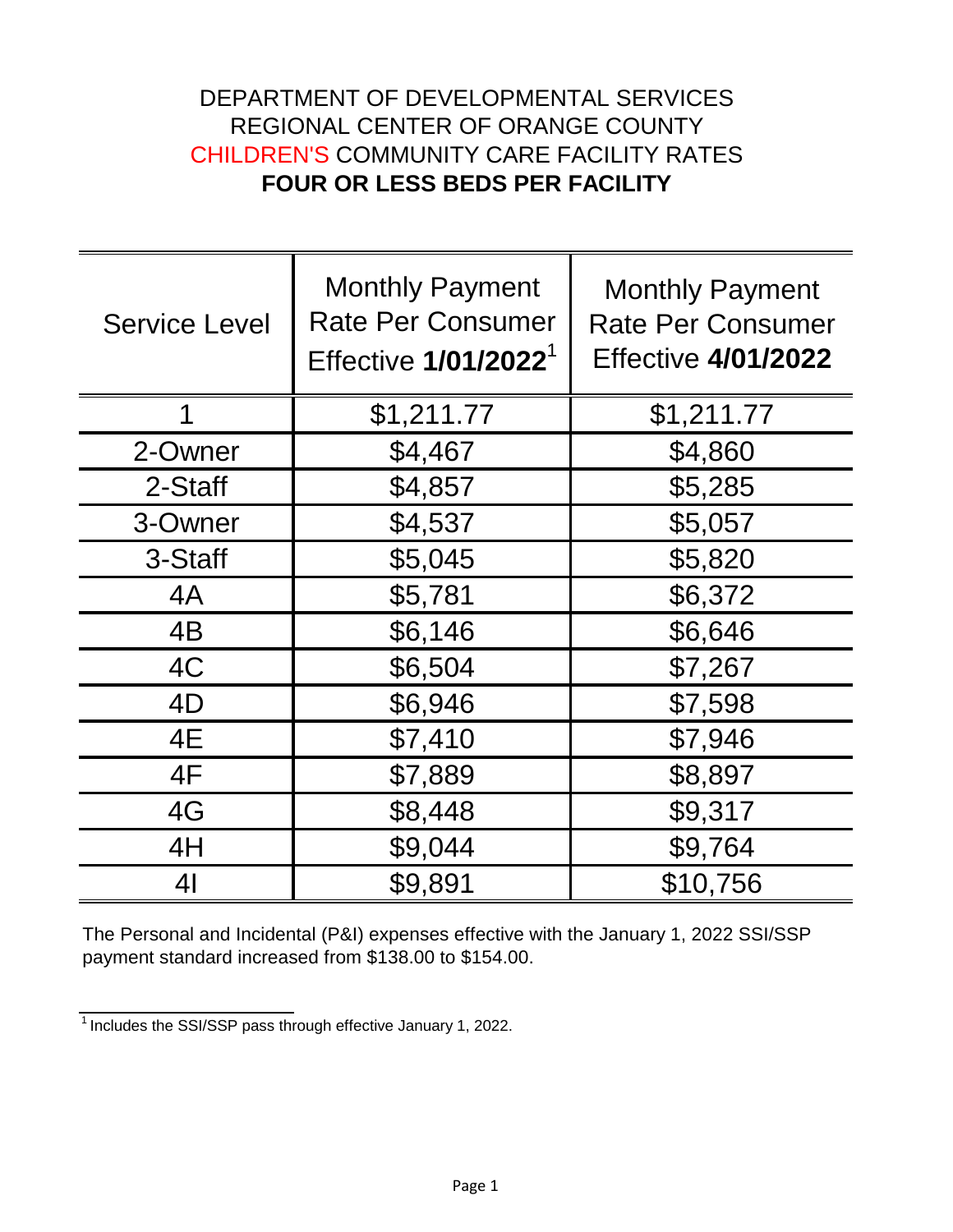## DEPARTMENT OF DEVELOPMENTAL SERVICES REGIONAL CENTER OF ORANGE COUNTY CHILDREN'S COMMUNITY CARE FACILITY RATES **FIVE OR SIX BEDS PER FACILITY**

| <b>Service Level</b> | <b>Monthly Payment</b><br><b>Rate Per Consumer</b><br>Effective 1/01/2022 <sup>1</sup> | <b>Monthly Payment</b><br><b>Rate Per Consumer</b><br><b>Effective 4/01/2022</b> |
|----------------------|----------------------------------------------------------------------------------------|----------------------------------------------------------------------------------|
| 1                    | \$1,211.77                                                                             | \$1,211.77                                                                       |
| 2-Owner              | \$3,095                                                                                | \$3,526                                                                          |
| 2-Staff              | \$3,377                                                                                | \$3,833                                                                          |
| 3-Owner              | \$3,696                                                                                | \$4,331                                                                          |
| 3-Staff              | \$4,060                                                                                | \$4,886                                                                          |
| 4A                   | \$4,645                                                                                | \$5,324                                                                          |
| 4B                   | \$4,985                                                                                | \$5,579                                                                          |
| 4C                   | \$5,324                                                                                | \$6,213                                                                          |
| 4D                   | \$5,720                                                                                | \$6,510                                                                          |
| 4E                   | \$6,163                                                                                | \$6,843                                                                          |
| 4F                   | \$6,612                                                                                | \$7,777                                                                          |
| 4G                   | \$7,120                                                                                | \$8,158                                                                          |
| 4H                   | \$7,682                                                                                | \$8,579                                                                          |
| 41                   | \$8,476                                                                                | \$9,562                                                                          |

The Personal and Incidental (P&I) expenses effective with the January 1, 2022 SSI/SSP payment standard increased from \$138.00 to \$154.00.

 $\frac{1}{1}$  Includes the SSI/SSP pass through effective January 1, 2022.